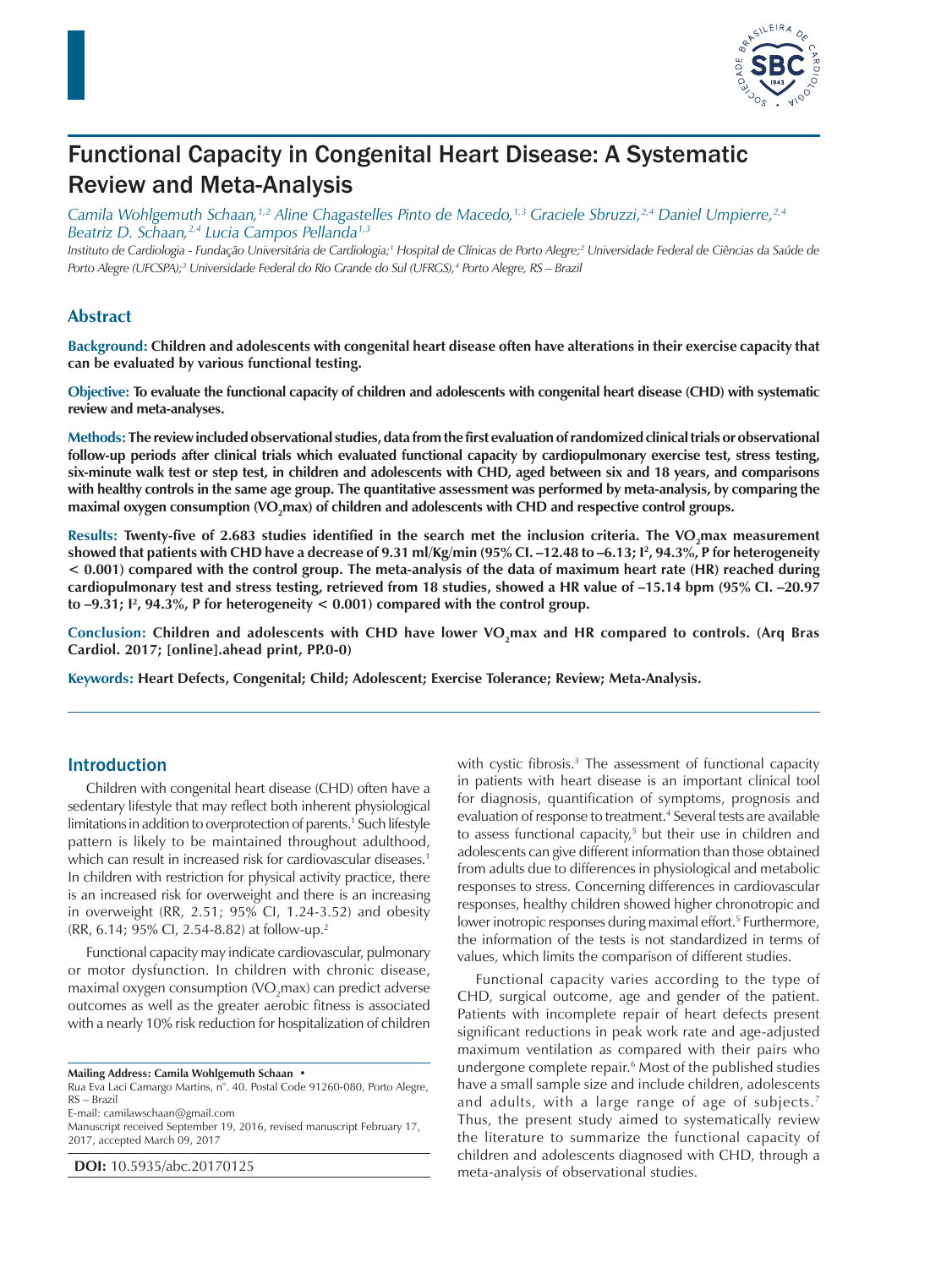### Methods

#### Eligibility criteria

This review included observational studies (cohort, cross-sectional or case-control studies), data from the first evaluation of randomized or non-randomized clinical trials or observational follow-up periods after clinical trials, in which the sample consisted of children and adolescents with CHD, aged between six and 18 years. Other conditions for inclusion of the studies were evaluation of functional capacity by cardiopulmonary exercise test, stress testing, six-minute walk test (6MWT) or step test.

Studies published in English were included. Only studies published after 1980 were considered, since methods for evaluation of functional capacity were not standardized before that period.

#### Strategy of search and selection of studies

The following electronic databases were searched in June 2015: MEDLINE (accessed through Pubmed), *Cochrane Central Register of Controlled Trials* (Cochrane CENTRAL) and EMBASE. In addition, references from published studies were also searched manually. Duplicate reports were deleted in the first step of selection of articles. The MeSH terms and entry terms used are presented in Box 1 (Supplementary File).

The titles and abstracts of all articles identified in the search strategy were assessed in duplicate by independent investigators (C.W.S. and A.C.). All abstracts that did not provide sufficient information regarding the inclusion and exclusion criteria were selected for full-text evaluation. In the second phase, the same reviewers independently evaluated these full-text articles and made their selection in accordance with the eligibility criteria. Any disagreements between reviewers were resolved through consensus and, in cases of persistent disagreement, a third reviewer (G.S.) assessed the publications.

#### Data extraction

Data were extracted independently by two reviewers (C.W.S and A.C.), using standardized forms comprising methodological characteristics, description of interventions, and outcomes; disagreements were resolved by consensus or by a third reviewer (G.S.).

In order to quantify possible differences on the functional capacity, the primary outcomes were the VO<sub>2</sub>max and the distance walked in the 6MWT. Additionally, maximum heart rate (HR) and other physiological variables taken from the cardiopulmonary exercise test (cardiovascular assessment and gas analyzes with direct measurement of oxygen consumption ), 6MWT and stress testing (cardiovascular assessment, in which symptoms were observed, the behavior of heart rate, blood pressure and electrocardiogram) were also entered into the analyses. Variables extracted from the cardiopulmonary exercise test were the first and second ventilatory thresholds, and from the exercise stress testing we extracted the maximum systolic blood pressure (SBP).

#### Assessment of risk of bias

The methodological quality of the studies was assessed by two researchers (C.W.S and A.C.), previously trained and qualified. The *Newcastle-Ottawa Scale* was used for case-control and cohort studies, whereas cross-sectional studies were evaluated with an adaptation of the same scale. The quality score of cohort studies and case-control studies was calculated by the assessment of three components: selection of the study groups (0-4 points), quality of adjustment for confounding (0-2 points) and evaluation of exposure or outcome of interest. The cohort studies evaluation was used for quasi-experimental studies. In the case of cross-sectional studies, the score was calculated in two components: selection of the study groups (0-3 points) and assessment of the outcome of interest (0-4 points). The maximum score could be 9 points for case-control and cohort studies and seven points for cross-sectional studies, representing a high methodological quality.8 Disagreement between reviewers were resolved by consensus, and, in cases of persistent disagreement, the assessment was made by a third reviewer (G.S).

#### Data analysis

The quantitative assessment of the included studies was performed by meta-analysis, by comparing the  $VO<sub>2</sub>$ max in relation to body mass of children and adolescents with CHD and respective control groups without CHD. Combined estimates of effects were generated through the maximum values obtained in the studies reviewed, and are presented as weighted mean differences. Statistical heterogeneity among the results on functional capacity of the studies was assessed by the Cochran's Q test, with significance level of 0.1, and by the inconsistency I2 test, in which values above 50% were considered as indicative of high heterogeneity.<sup>9</sup>

The heterogeneity among the studies was explored using two strategies. Initially, each study was individually removed from the meta-analysis in order to verify any particular influence on the results. Second, the influence of age and maximum HR during exercise testing was evaluated by univariate meta-regression, and a threshold of  $p < 0.05$  was used to indicate statistical significance.

The analyses were performed using Stata software version 11.0.

### **Results**

Twenty-five of the 2.683 studies identified in the search met the criteria of eligibility and were included in the analysis. Figure 1 shows the flow chart of studies of this review. The age of the participants ranged from six to 18 years. Seventeen cross-sectional studies, three quasi-experimental studies and five cross-sectional studies with follow-up were included, with a total of 770 patients with CHD and 754 healthy controls.

The characteristics of the studies are presented in Table 1. Most of the studies investigated children who underwent surgical correction for cyanotic CHD, such as tetralogy of Fallot (T4F), transposition of the great vessels (TGV) and univentricular hearts. Only one study evaluated children that were not submitted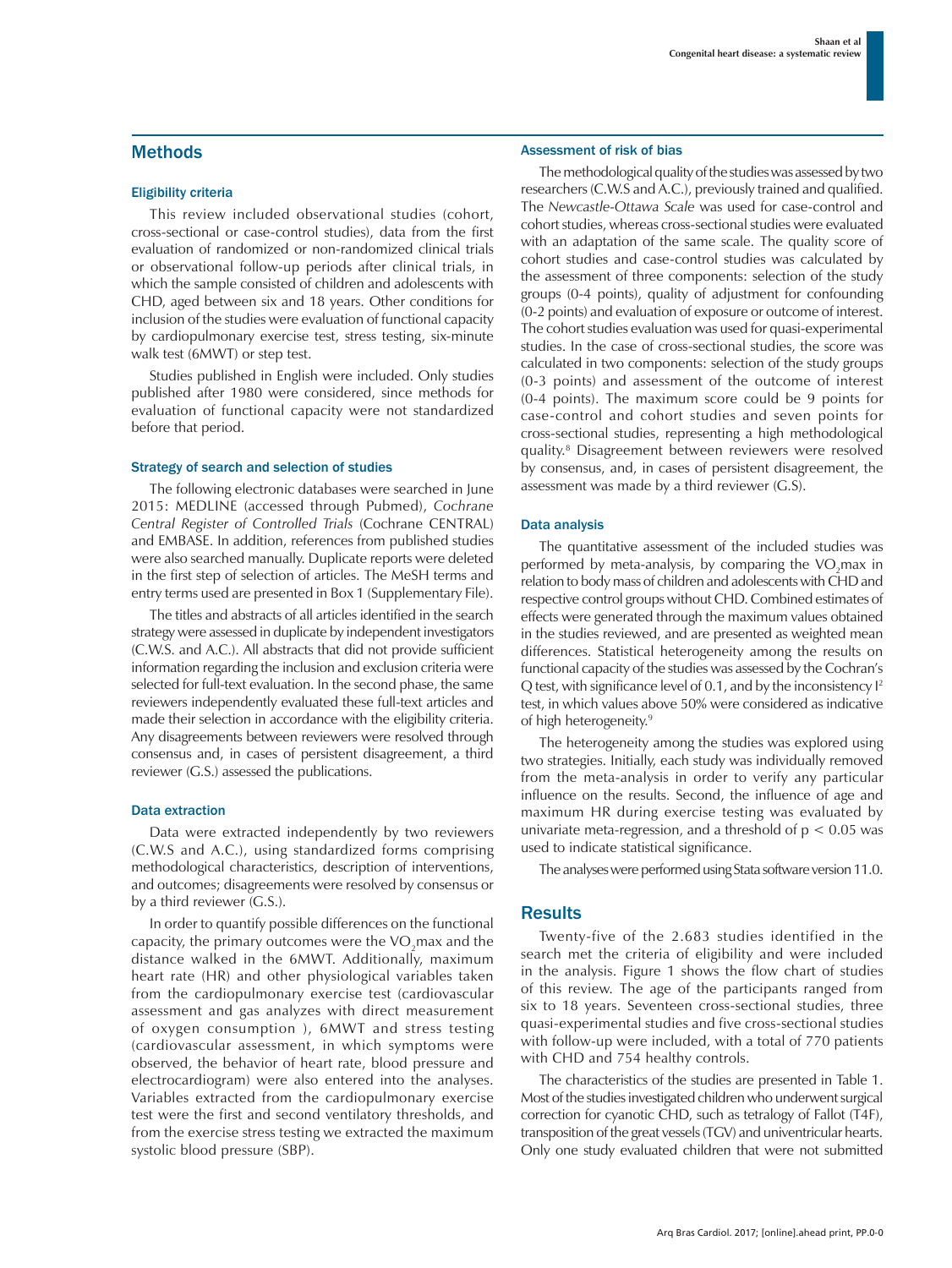

**Figure 1 –** *Flowchart of studies evaluated for the meta-analysis.*

previously to surgical correction. Considering the evaluation of functional capacity, 22 studies conducted maximal exercise testing (18 used cardiopulmonary exercise testing and four used the stress testing). In addition to maximal exercise testing, Moalla and collaborators<sup>10</sup> also performed submaximal test through the 6MWT. Three studies performed submaximal assessment: 1. Hjortdal and collaborators $11$  used the stress test to evaluate the functional capacity up to 1W/kg on the cycloergometer, and since the participants did not reach their maximal HR with this workload the test was considered as submaximal; 2. Reybrock and collaborators<sup>12</sup> conducted a cardiopulmonary exercise testing, considering it as a submaximal test, since the assessment was performed to a HR up to 170 bpm; 3. Marcuccio and collaborators<sup>13</sup> used the cardiopulmonary exercise test, but the maximum HR of the participants was not reached, and the test was therefore considered as submaximal.

The methodological quality of the cohort studies ranged from two to seven points, with an average of  $6.0 \pm 1.8$  points. For cross-sectional studies, the score varied from three to seven points, with an average of  $5.4 \pm 1.0$ . The cohort study with lowest score (by Pfammater et al.<sup>14</sup>) did not describe the origin of the cohort, the methods for assessing the outcome of interest, and how losses were controlled. Among cross-sectional studies, the publication by Page et al.<sup>15</sup> had only three points, since it did not present non-response rates and did not inform on the representativeness of the sample, origin of the control group and situation of this group (whether it was disease-free). Among quasi-experimental studies, two had four points and one received five points.

In the meta-analysis including 17 studies that conducted cardiopulmonary exercise tests with measurement of  $\rm VO_{2}$ max, it was 9.31 ml/kg/min lower in patients with CHD (95% CI,  $-12.48$  to  $-6.13$ ;  $\frac{1^2}{94.3\%}$ , P for heterogeneity < 0.001), as compared with the control group. As shown in Figure 2, studies were stratified according to the type of ergometer used for the maximal test. Eleven studies used the cycloergometer. In these studies, the difference between  $VO<sub>2</sub>$ max in the CHD group and the control group was –9.71 ml/Kg/min (95% CI –14.06 to –5.36;  $I^2 = 94.2\%$ , P for heterogeneity < 0.00001). Considering the six studies that used the treadmill, the difference between  $VO<sub>2</sub>$ max in the CHD group and the control group was –8.58 ml/Kg/min (95% CI –12.73 to –4.44;  $1<sup>2</sup>$  91.5%, P for heterogeneity < 0.00001).

The meta-analysis on the anaerobic threshold included six studies, showing that the CHD group presented an anaerobic threshold of –4.27 mL/kg/minute (95% CI, –10.84 to 2.31;  $I^2$ , 97.6%, P for heterogeneity  $<$  0.001) as compared with the control group.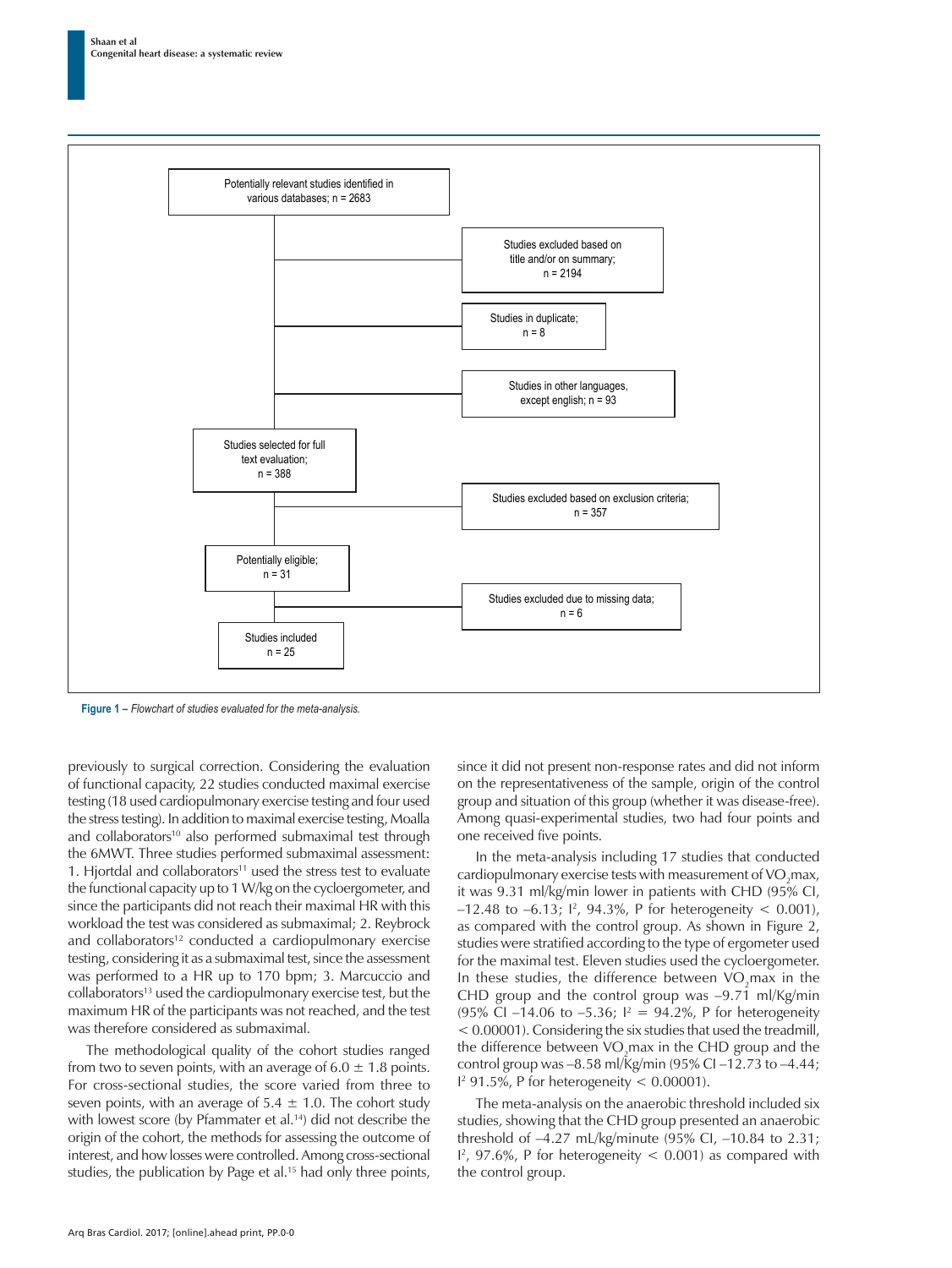| Study year                    | <b>Characteristics of</b><br>participants                                                                                                                                                                                                                    | Participants<br>(n) | Mean age<br>(SD)                  | Female         | Use of<br>medication                           | <b>Outcomes and</b><br>evaluation methods                                                                                                                                                                                      | <b>Values of functional</b><br>capacity test                                           |
|-------------------------------|--------------------------------------------------------------------------------------------------------------------------------------------------------------------------------------------------------------------------------------------------------------|---------------------|-----------------------------------|----------------|------------------------------------------------|--------------------------------------------------------------------------------------------------------------------------------------------------------------------------------------------------------------------------------|----------------------------------------------------------------------------------------|
| Cross-sectional<br>studies    |                                                                                                                                                                                                                                                              |                     |                                   |                |                                                |                                                                                                                                                                                                                                |                                                                                        |
| Arvidsson,<br>200924          | Surgically corrected<br>patients (54 patients<br>had undergone<br>biventricular repair),<br>including: AoS, ASD,<br>CoA, DORV, HLV,<br>HRHS, MA, PA,<br>PAPVC, TAPVC, PS,<br>TGV, IVC.<br>NYHA functional<br>class II.                                       | 79                  | $9 - 11$ years<br>$14 - 16$ years | 37             | Not reported                                   | Cardiopulmonary<br>exercise test with<br>cycloergometer; ramp<br>protocol, duration<br>8-12 minutes and<br>recovery. The patient was<br>instructed to maintain<br>a pedal rate of 60 rpm<br>during the whole<br>exercise test. | Mean and standard<br>deviation of<br>VO max = $42.28 \pm$<br>8.8 ml/Kg/min             |
| Giordano, 2003 <sup>25</sup>  | Surgically corrected aortic<br>coarctation patients.<br>There were 3 end-to-end<br>anastomoses, 10 patch<br>angioplasties, and 7 left<br>subclavian flap repairs.                                                                                            | 20                  | $13.7 \pm 4.2$                    | 8              | No<br>antihypertensive<br>medication.          | Maximal stress test<br>with treadmill; Bruce<br>protocol. Mean of the<br>time of exercise test $=$<br>$10.5 \pm 2$ minutes.                                                                                                    | Mean and standard<br>deviation of heart rate<br>$= 171 \pm 17$ bpm                     |
| Goldstein, 2011 <sup>26</sup> | Participants with<br>Fontan's procedure,<br>excluding patients<br>with pacemaker<br>dependence, severe<br>hypoxemia (oxygen<br>saturation <80% at<br>rest), atrial arrhythmia<br>or several ventricular<br>dysfunction.<br>NYHA functional<br>class I (94%). | 51                  | 15<br>$(10.9 - 17.8)$             | 20             | Not reported                                   | Cardiopulmonary<br>exercise test with<br>treadmill; Bruce protocol.                                                                                                                                                            | Median and range of<br>$VOn$ max = 28.8<br>$(25.6 - 33.2)$                             |
| Grant, 1991 <sup>27</sup>     | Surgically corrected<br>T4F patients NYHA<br>functional class I.                                                                                                                                                                                             | 13                  | $14.1 \pm 3$                      | $\overline{7}$ | Not reported                                   | Cardiopulmonary<br>exercise test with<br>cycloergometer;<br>Godfrey protocol.                                                                                                                                                  | Mean and standard<br>deviation of<br>VO, max = $28.7 \pm$<br>6.6 ml/Kg/min             |
| Groen. 2009 <sup>28</sup>     | Surgically corrected<br>T4F patients and<br>Fontan's procedure.                                                                                                                                                                                              | 13                  | $14 \pm 2.8$                      | 6              | Not reported                                   | Cardiopulmonary<br>exercise test with<br>cycloergometer;<br>Godfrey protocol.                                                                                                                                                  | Mean and standard<br>deviation of<br>VO, max = $33.7 \pm$<br>8.9 ml/Kg/min             |
| Hjortdal, 2008 <sup>11</sup>  | Participants with<br>Fontan's procedure.<br>NYHA functional<br>class I and II.                                                                                                                                                                               | 14                  | $9.1 \pm 5.2$                     | 6              | Not reported                                   | Submaximal stress<br>test (up to 1 W/kg) with<br>cycloergometer.                                                                                                                                                               | Mean and standard<br>deviation of heart rate<br>$= 111.5 \pm 64.2$ bpm                 |
| Ishi, 2005 <sup>29</sup>      | Surgically corrected<br>T4F patients.                                                                                                                                                                                                                        | 26                  | $9.6 \pm 3.3$                     | Nonspecific    | Not reported                                   | Maximal stress test with<br>cycloergometer;<br>ramp protocol.                                                                                                                                                                  | Mean and standard<br>deviation of heart rate<br>$= 143 \pm 11$ bpm                     |
| Marcuccio,<br>201213          | Surgically corrected<br>T4F patients                                                                                                                                                                                                                         | 21                  | $15(11-17)$                       | Nonspecific    | Not reported                                   | Submaximal stress test<br>with treadmill.<br>Bruce protocol.                                                                                                                                                                   | Median and range of<br>$VO2max = 35.8$<br>$(23.8 - 47.8)$                              |
| Moalla, 2008 <sup>30</sup>    | Surgically corrected<br>patients including T4F,<br>TGA, IAC, PA. NYHA<br>functional class II<br>and III.                                                                                                                                                     | 12                  | $13.0 \pm 1.2$                    | Nonspecific    | Diuretics,<br>cardiotonics, ACE<br>inhibitors. | Cardiopulmonary<br>exercise test with<br>cycloergometer;<br>Wasserman protocol.                                                                                                                                                | Mean and standard<br>deviation of<br>VO <sub>2</sub> max = $30.2 \pm$<br>6.1 ml/Kg/min |
| Mocelin, 199931               | Patients corrected for:<br>TGA, IVC, PA, T4F.                                                                                                                                                                                                                | 35                  | $10.8 \pm 2.2$                    | 12             | Not reported                                   | Cardiopulmonary<br>exercise test with<br>treadmill, constant-load<br>protocol.                                                                                                                                                 | Mean and standard<br>deviation of<br>VO <sub>2</sub> max = 42.6 $\pm$<br>8.6 ml/Kg/min |

### **Table 1 – Characteristics of studies included in the systematic review**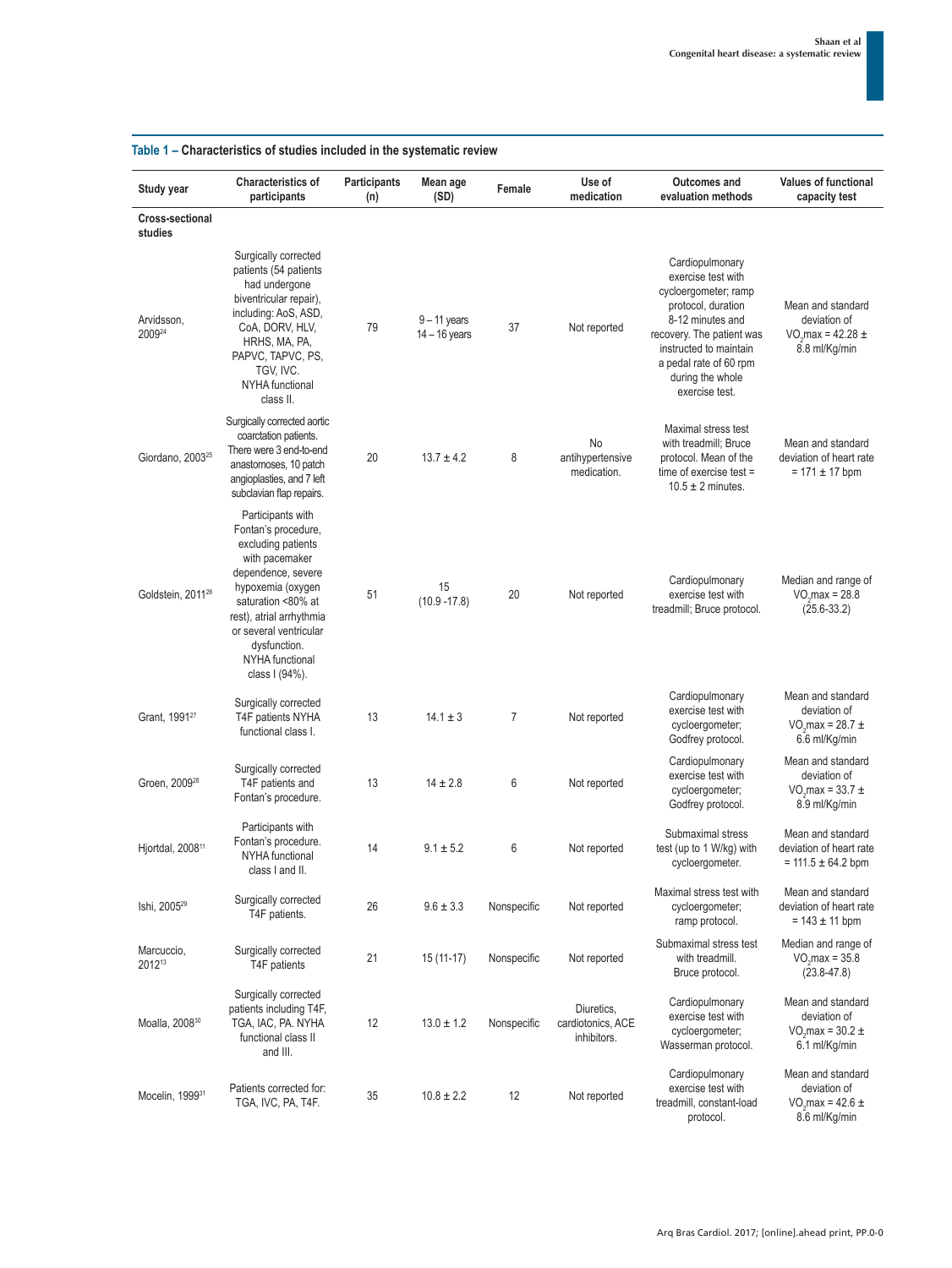## **Continuation**

| Page, 1996 <sup>15</sup>          | Participants with<br>corrected D-TGA.                                                                                                                                                                            | $\overline{7}$ | $10.4 \pm 1.2$       | 4           | Not reported                                                                          | Cardiopulmonary<br>exercise test with<br>treadmill; ramp protocol.                                                                         | Mean and standard<br>deviation of<br>VO <sub>2</sub> max = $37.6 \pm$<br>1.4 ml/Kg/min |
|-----------------------------------|------------------------------------------------------------------------------------------------------------------------------------------------------------------------------------------------------------------|----------------|----------------------|-------------|---------------------------------------------------------------------------------------|--------------------------------------------------------------------------------------------------------------------------------------------|----------------------------------------------------------------------------------------|
| Reybrouk,<br>2000 12              | Participants corrected<br>for TGA e T4F.                                                                                                                                                                         | 59             | $11.2 \pm 7.6$       | 24          | Not reported                                                                          | Submaximal exercise test<br>(up to 170 bpm)<br>with treadmill.                                                                             | Mean of $VOn$ max =<br>40 ml/Kg/min                                                    |
| Sarubbi, 2000 <sup>32</sup>       | Surgically corrected<br>T4F patients.                                                                                                                                                                            | 41             | $11.2 \pm 3.9$       | 12          | No diuretic of<br>cardiotonic<br>medication.                                          | Maximal stress test with<br>cycloergometer.                                                                                                | Mean and standard<br>deviation of heart rate<br>$= 167.5 \pm 17.4$ bpm                 |
| Tomassoni,<br>199133              | Surgically corrected<br>T4F patients.                                                                                                                                                                            | 20             | $9.9 \pm 2.8$        | 9           | Not reported                                                                          | Cardiopulmonary<br>exercise test with<br>treadmill; Bruce protocol<br>for >8 years-old and<br>modified Bruce protocol<br>for <8 years-old. | Mean and standard<br>deviation of VO <sub>2</sub> max<br>$= 34.1 \pm 2.9$ ml/Kg/min    |
| Van Beck,<br>200934               | Participants with<br>corrected TGV. NYHA<br>functional class I.                                                                                                                                                  | 17             | $12.2 \pm 2$         | 5           | Not reported                                                                          | Cardiopulmonary<br>exercise test with<br>cycloergometer; ramp<br>protocol.                                                                 | Mean and standard<br>deviation of VO <sub>2</sub> max<br>$= 41.1 \pm 6.6$ ml/Kg/min    |
| Muller, 2012 <sup>35</sup>        | Participants with PS,<br>IVC, IAC, T4F, aortic<br>coarctation, valve<br>stenosis/regurgitation<br>after surgery, Ebstein<br>anomaly, univentricular<br>heart, TGV and TAC.<br>NYHA functional class<br>I and II. | 88             | 12.7 (12.0-<br>13.3) | 36          | Not reported                                                                          | Cardiopulmonary<br>exercise test and<br>submaximal exercise test<br>with cycloergometer.                                                   | Median and interquartil<br>of $VOnmax = 35.5$<br>$(31.3 - 41.0)$                       |
| Su, 2013 <sup>36</sup>            | Participants corrected<br>and non corrected IAC.                                                                                                                                                                 | 50             | $11.2 \pm 3.5$       | 31          | Not reported                                                                          | Cardiopulmonary<br>exercise test with<br>treadmill, Bruce protocol.                                                                        | Mean and standard<br>deviation of $VO2$ max =<br>$31.8 \pm 6.8$ ml/Kg/min              |
| Quasi-<br>experimental<br>studies |                                                                                                                                                                                                                  |                |                      |             |                                                                                       |                                                                                                                                            |                                                                                        |
| Amiard, 2008 <sup>37</sup>        | Surgically corrected<br>patients including:<br>single ventricle and<br>PA, PA with intact sept,<br>T4F, TGV, IAC.                                                                                                | 23             | $15 \pm 1.4$         | 10          | ACE inhibitor;<br>diuretics,<br>anticoaqulants,<br>cardiotonics.<br>imunosuppressors. | Cardiopulmonary<br>exercise test with<br>cycloergometer;<br>Wasserman protocol.                                                            | Mean and standard<br>deviation of $VOn$ max =<br>$34.4 \pm 10.9$ ml/Kg/min             |
| Moalla, 2005 <sup>10</sup>        | Participants surgically<br>corrected for: T4F,<br>TGA, IAC, PA.<br>Functional class NYHA<br>II and III.                                                                                                          | 17             | $12.9 \pm 0.3$       | Nonspecific | Diuretics.<br>cardiotonics, ACE<br>inhibitor, except<br>for beta-blocker.             | Cardiopulmonary<br>exercise test with<br>cycloergometer;<br>Wasserman protocol.<br>Submaximal test<br>with 6MWT.                           | Mean and standard<br>deviation of $VOn$ max =<br>$28.9 \pm 1.7$ ml/Kg/min              |
| Rutenberg,<br>198338              | Participants corrected<br>for TGA, T4F, valve and<br>aorta diseases.                                                                                                                                             | 24             | $12.8 \pm 3.4$       | 8           | Not reported                                                                          | Cardiopulmonary<br>exercise test with<br>treadmill; Bruce protocol.                                                                        | Mean and standard<br>deviation of $VO2$ max =<br>$39.3 \pm 8.8$ ml/Kg/min              |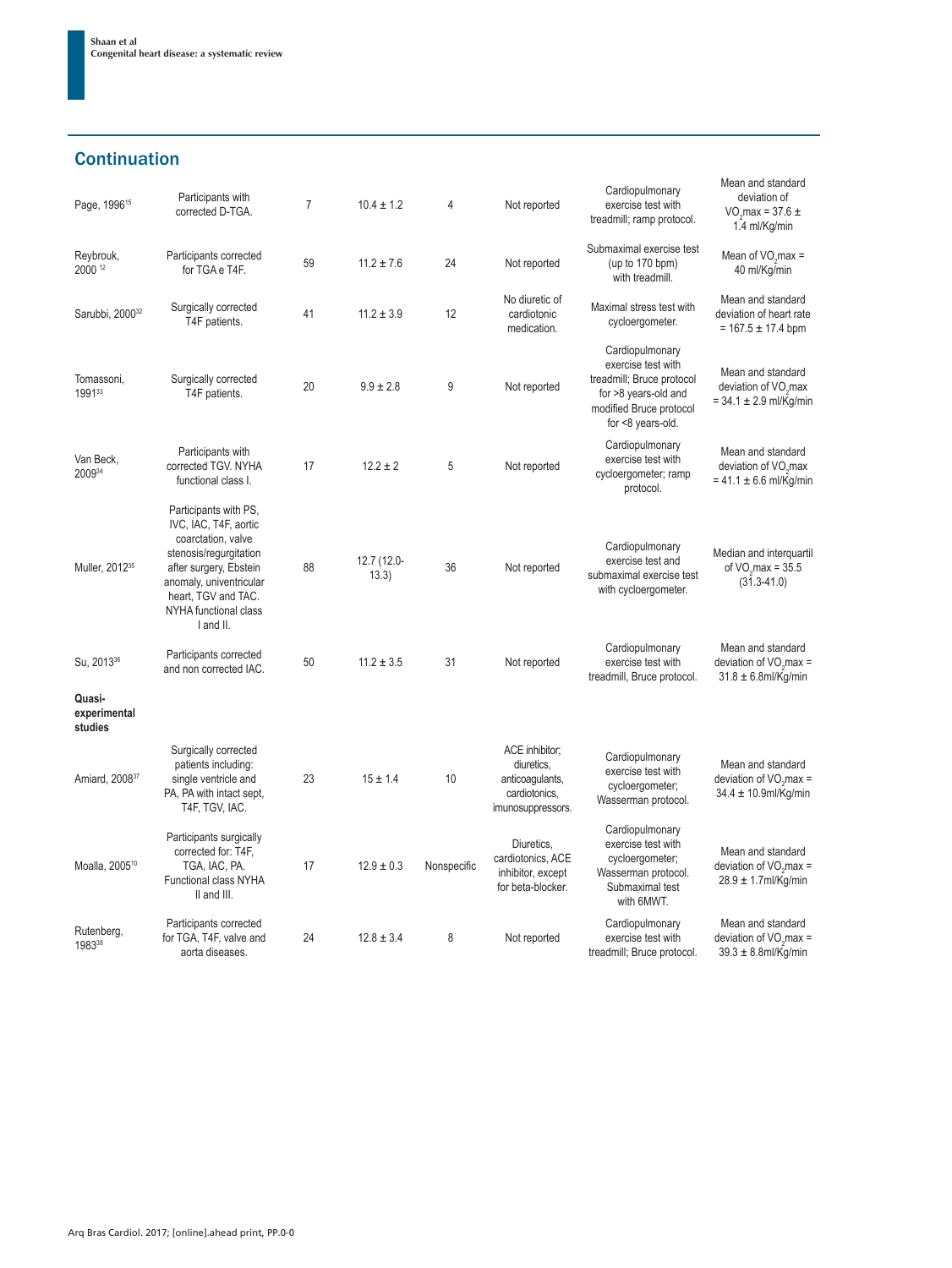Mean and standard

#### **Cross-sectional studies with follow-up** Binkhorst, Particinants with 27 (13 postcorrection IVC and 14 noncorrected) Corrected group =  $13 \pm 2.5$ Corrected  $\alpha$ roup = 6

**Continuation** 

| Binkhorst,<br>200839         | corrected and<br>non-corrected IVC.                               | 0011001041,<br>three were<br>excluded<br>from the<br>analysis of<br>functional<br>capacity. | Non-<br>corrected<br>$group =$<br>$12.5 \pm 3$ | $y \cdot \vee \vee \vee$<br>Non-<br>corrected<br>$group = 8$ | Not reported | exercise test with<br>cycloergometer,<br>ramp protocol.                                  | deviation of<br>VO max = $45.5 \pm$<br>29.2 ml/Kg/min                                   |
|------------------------------|-------------------------------------------------------------------|---------------------------------------------------------------------------------------------|------------------------------------------------|--------------------------------------------------------------|--------------|------------------------------------------------------------------------------------------|-----------------------------------------------------------------------------------------|
| Carvalho, 1992 <sup>40</sup> | Surgically corrected<br>T4F patients.                             | 12                                                                                          | $11.3 \pm 2.7$                                 | Nonspecific                                                  | Not reported | Cardiopulmonary<br>exercise test with<br>treadmill; Bruce protocol.                      | Mean and standard<br>deviation of<br>VO <sub>2</sub> max = 48.0 $\pm$<br>8.8 ml/Kg/min  |
| Hovels-Gurich.<br>200341     | Surgically corrected<br>TGA patients. NYHA<br>functional class I. | 56                                                                                          | $10.5 \pm 1.6$                                 | 13                                                           | Not reported | Maximal stress test with<br>treadmill; Bruce protocol.                                   | Mean and standard<br>deviation of heart rate<br>$= 191.1 \pm 10.0$ bpm                  |
| Musewe, 1988 <sup>42</sup>   | Surgically corrected<br>TGA patients. NYHA<br>class I.            | 18                                                                                          | $12.8 \pm 1.6$                                 | 7                                                            | Not reported | Cardiopulmonary<br>exercise test with<br>cycloergometer; Jones<br>and Campbell protocol. | Mean and standard<br>deviation of<br>VO max = $31.0 \pm$<br>7.0 ml/Kg/min               |
| Pfamatter,<br>2002 14        | Participants with<br>corrected IAC.                               | 14                                                                                          | $11.4(6.8 -$<br>16.1)                          | 9                                                            | Not reported | Cardiopulmonary<br>exercise test with<br>treadmill; ramp protocol.                       | Mean and standard<br>deviation of<br>VO <sub>2</sub> max = $37.8 \pm$<br>14.8 ml/Kg/min |

AoS: aortic stenosis; ASD: atrioventricular septal defect; DORV: double outlet right ventricle; HLV: hypoplastic left ventricle; HRHS: hypoplastic right heart syndrome; *MA: mitral atresia; PA: pulmonary atresia; PAPVC: partial anomalous pulmonary venous connection; TAPVC: total anomalous pulmonary venous connection;*  PS: pulmonary stenosis; TGA: transposition of the great arteries; IVC: interventricular communication; T4F: tetralogy of Fallot; IAC: interatrial communication; *TAC: truncus arteriosus communis; ACE: angiotensin-converting-enzyme; HR: heart rate; NYHA: New York Heart Association; 6MWT: six minute walk test. VO2 max: maximum oxygen consumption*

Figure 3 shows the meta-analysis of the maximum HR reached during cardiopulmonary exercise test and stress testing, retrieved from 18 studies. The CHD group presented HR of –15.14 bpm (95% CI, –20.97 to –9.31; I2 , 94.3%, P for heterogeneity < 0.001) as compared with the control group.

Considering the variable HR according to the type of test, 14 studies evaluated maximal HR though the exercise test. In these studies, the CHD group showed a difference of -17.70bpm (95% CI -24.37 to -11.03; 1<sup>2</sup>, 94.4%, P for heterogeneity  $< 0.00001$ ) in relation to the control group. In the four studies that used stress test for evaluation, all presented data as maximal HR. Meta-analysis of these studies showed that the CHD group had a lower HR when compared to the control group (difference –4.68bpm (95% CI –9.32 to –0.04;  $I^2$ , 43.4%, P for heterogeneity = 0.15) (Figure 3).

The meta-regression showed that the age  $(n = 16)$  was not associated with the heterogeneity observed in  $\mathrm{VO}_2$ max  $(R^2 = 18.43\%$ . p = 0.09). Maximum HR (n = 13), however, had a significant influence on the heterogeneity observed in  $VO<sub>2</sub>max (R<sup>2</sup> = 69.20%. p = 0.005), as shown in Figure 4.$ An inverse relationship is por was between the chronotropic deficit and VO<sub>2</sub>max (β = -0.688; p = 0.005).

Since only one study evaluated functional capacity through the 6MWT, distance walked could not be analyzed.

None of the included studies used the step test for evaluation of functional capacity.

**Cardiopulmonary** 

### **Discussion**

This systematic review with meta-analysis of observational studies showed that children and adolescents with CHD present a decrease in functional capacity and in the anaerobic threshold during an exercise maximal test as compared with healthy individuals of the same age group, even when treated. In addition, children and adolescents with CHD have a chronotropic deficit that explained 69.20% of the VO<sub>2</sub>max variance observed among the 13 studies analyzed.

Maximal oxygen consumption  $(VO<sub>2</sub>max)$  has been widely used as gold standard for evaluation of functional capacity in healthy or ill individuals. There is a difference in cardiorespiratory responses between adults and children.5 The anatomically smaller heart size in children results in lower venous return, and therefore lower cardiac output, which in turn results in lower VO<sub>2</sub>max when compared with adults. Therefore, the most important compensatory mechanism for children is through the increase in HR.16 During exercise, the systolic volume increases around 20% in a normal heart, and the further increase in the cardiac output is due to an increase in HR.17 Although expected, the information that children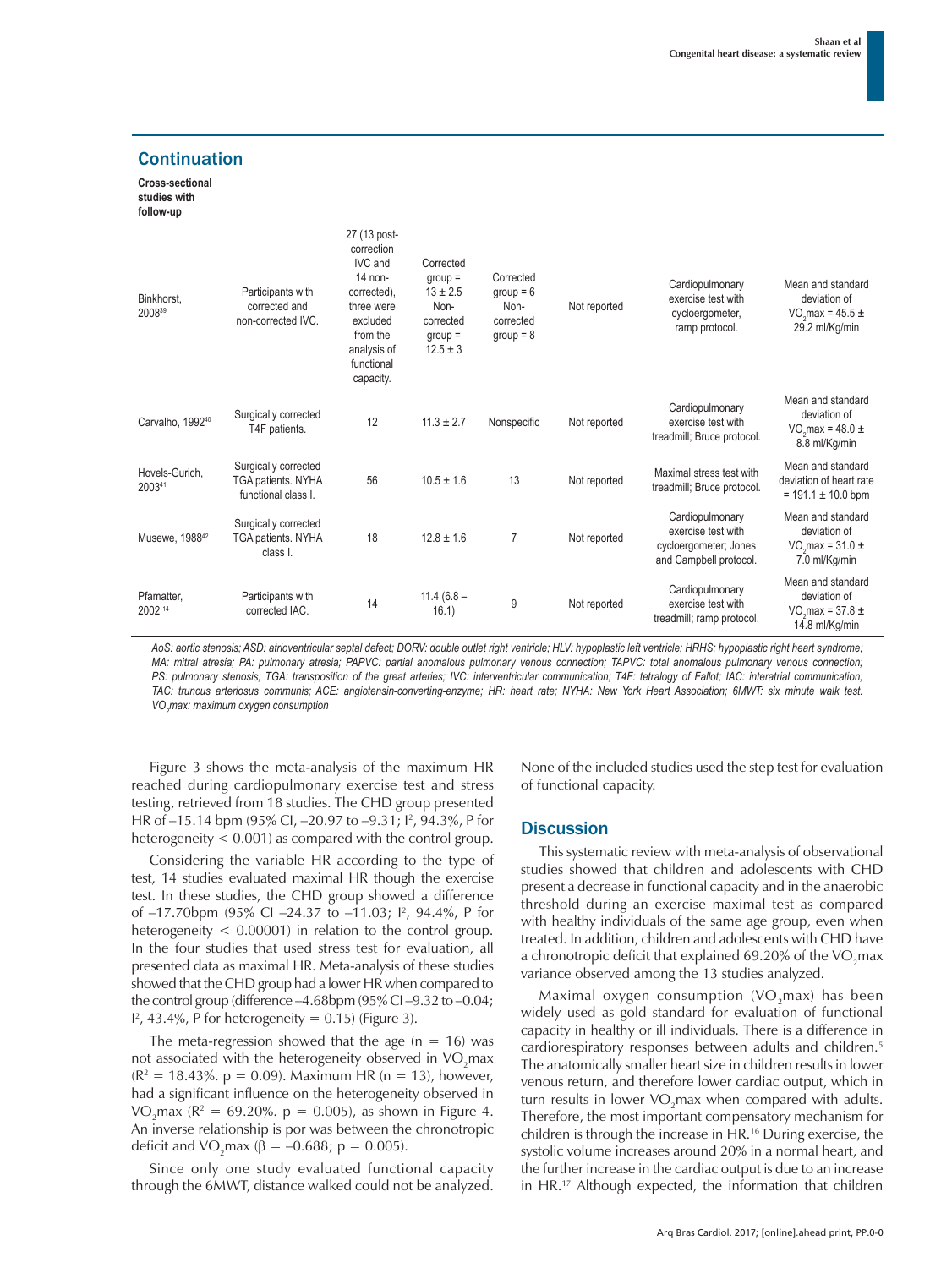

**Figure 2 – Meta-analysis of maximum oxygen consumption (VO<sub>z</sub>max) in children and adolescents with CHD and in controls, as evaluated on cycloergometer or on treadmill.** 

and adolescents with CHD in fact have lower functional capacity than their peers, even after corrective surgery, is first summarized in the present meta-analysis.

Individuals with CHD have insufficient chronotropic response, which leads to a decreased maximum HR, consequently reducing the VO<sub>2</sub>max in this population.<sup>17</sup> Fedriksen et al.<sup>7</sup> investigated children between eight and 17 years of age with several types of CHD and observed that those aged 10 to 13 years with obstruction of the left ventricular output presented oxygen consumption values above that of those with TGV or T4F. Children with T4F had a natural development of the capacity for physical exercise, which was however lower than that of healthy children; children with TGV showed a decline of VO<sub>2</sub> between the ages of 12 and 13 years, probably due to a reduction of right ventricular function.7 In the present meta-analysis, maximum HR was diminished in 15.14 bpm in the CHD group as compared to the control group. This chronotropic incompetence implies an inability to increase the HR in response to metabolic demand.18 The activity of the

sympathetic and parasympathetic nervous system, which plays an important role in the modulation of HR during exercise, can be affected by ischemia and/or denervation resulting from surgical procedure or, in cases of cyanotic CHD, by chronic hypoxemia.19 Ohuchi et al.20 observed that both SBP at rest or during peak exercise and HR variability were lower in the group of children with univentricular hearts compared with healthy controls,<sup>20</sup> which supports this hypothesis, that the HR directly influences the VO<sub>2</sub>max.

The anaerobic threshold, defined as the maximum intensity of exercise performed by an individual using aerobic metabolism, is inversely related to age.<sup>21</sup> In a study with 17 children with complex CHD, evaluated by cardiopulmonary exercise testing, Ohuchi et al.<sup>22</sup> observed that the anaerobic threshold was lower in these children as compared with the control group.<sup>22</sup> In addition, Paridon et al.<sup>23</sup> also used cardiopulmonary exercise test to assess 411 children who undergone Fontan procedure showing normal maximal oxygen consumption in 28% of the sample. Maximal oxygen consumption (VO<sub>2</sub>max) within the normal range was observed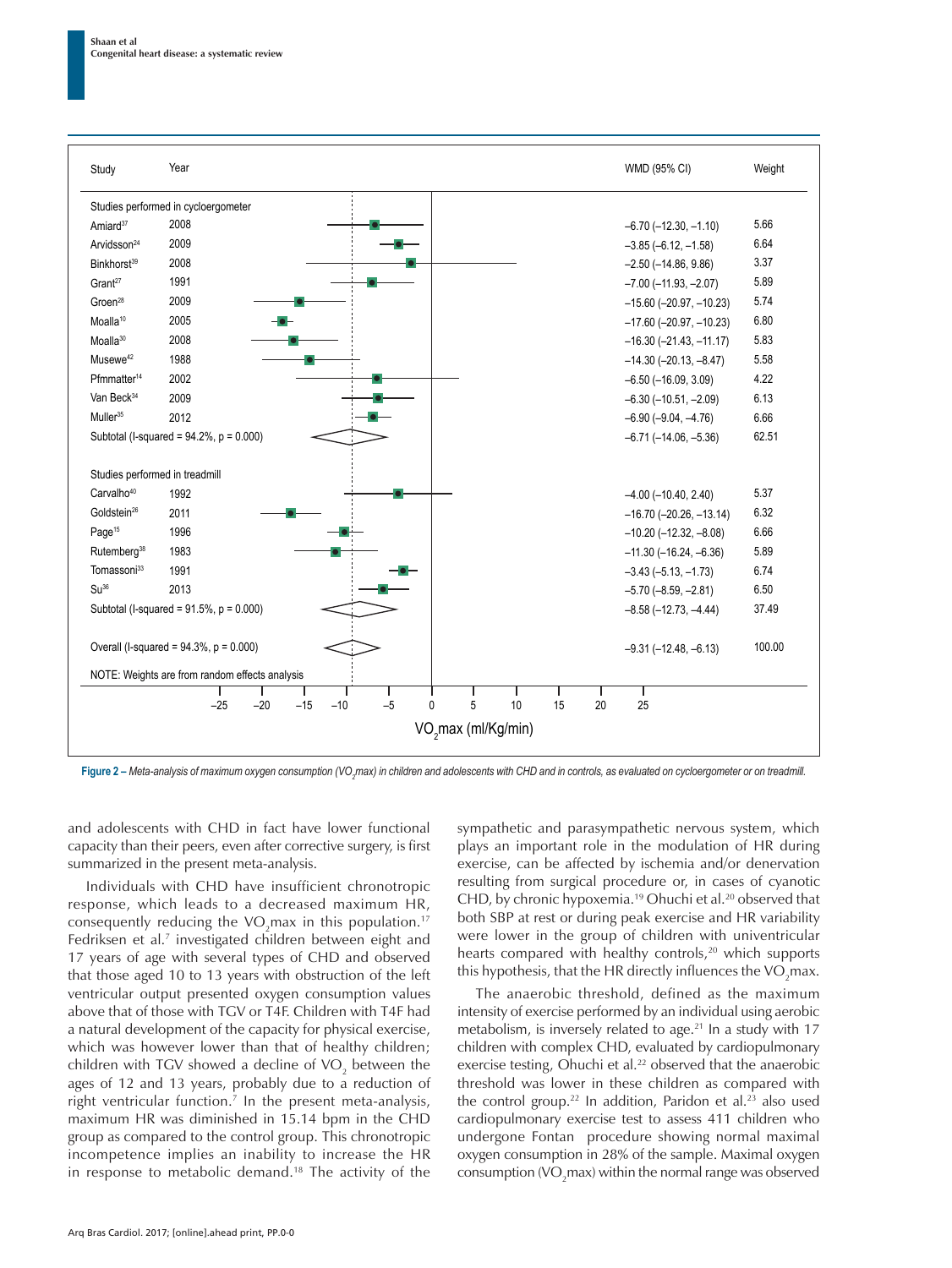

**Figure 3 –** *Meta-analysis of maximal heart rate (HRmax) in children and adolescents with CHD and in controls, as evaluated in studies using maximum stress testing and studies using stress test.*

in only 28% of the sample. However, the anaerobic threshold was in the normal predicted range in most individuals (63%), suggesting that this population with univentricular hearts could tolerate a high level of submaximal and non-maximal activity.<sup>23</sup>

Most studies showed high methodological quality in the evaluation of both exposure and outcome variables. Cross-sectional studies described more detailed evaluations regarding these variables when compared to cohort studies.

The main study limitation derive from that most studies included patients with different types of heart disease, and used different types of evaluation protocols with heterogeneity of ergometers for functional capacity evaluation, even if these are standardized in the literature. Thus, studies showed important differences in relation to these methodological aspects, although all have fulfilled the inclusion criteria for this meta-analysis. High heterogeneity observed in the meta-analyses partially reflects such methodological aspects, and we therefore explored it by using meta-regression analyses for factors of interest. In addition, the heterogeneous nature of the congenital heart lesions may also limit wide exploration of studies in this field, since many lesions have different pathophysiological behaviors and a broad spectrum of severity. In this context, it is important to systematically review all the available information in order to establish more detailed and useful evidence for this specific group.

### **Conclusion**

The presence of CHD in children and adolescents is associated with lower functional capacity than in healthy controls, measured by  $VO<sub>2</sub>$ max in cardiopulmonary exercise testing, being influenced by the impaired chronotropic response observed in this population, and not by age. In addition, a lower ventilatory threshold was observed in the same group, suggesting a lower ability to perform aerobic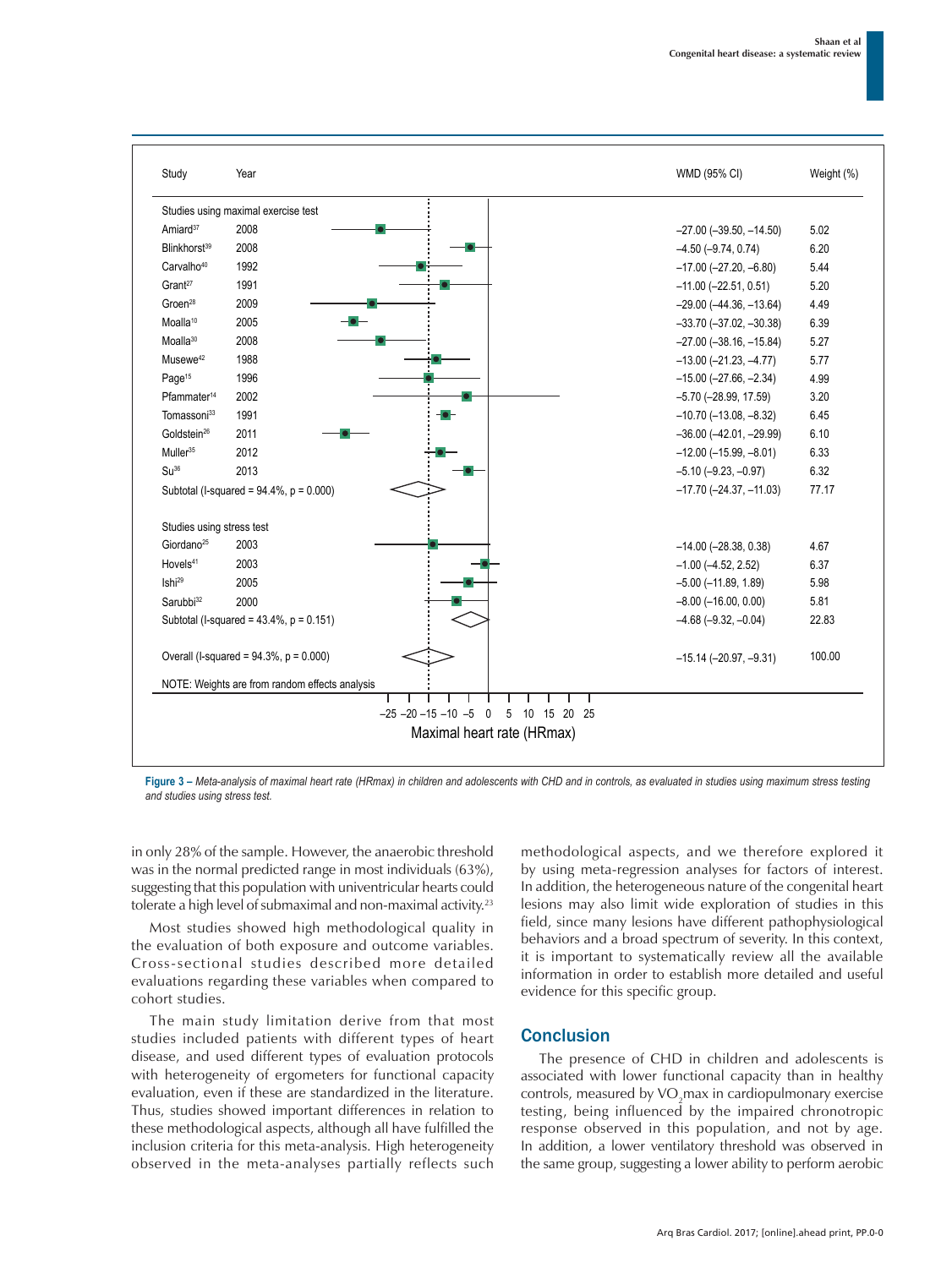

**Figure 4 – Association between maximum oxygen consumption (VO<sub>2</sub>max) with maximal heart rate (% HR) difference between groups during the maximal exercise test.** *WMD: weighted mean differences.*

exercise and consequently tolerate lower exercise loads when comparing to healthy controls of the same age.

### Author contributions

Conception and design of the research: Schaan CW, Macedo ACP, Sbruzzi G, Schaan BD, Pellanda LC; Acquisition of data and Writing of the manuscript: Schaan CW, Macedo ACP, Umpierre D; Analysis and interpretation of the data: Schaan CW, Macedo ACP, Sbruzzi G, Umpierre D, Schaan BD, Pellanda LC; Statistical analysis: Schaan CW, Macedo ACP, Sbruzzi G, Umpierre D; Critical revision of the manuscript for intellectual content: Schaan CW, Sbruzzi G, Umpierre D, Schaan BD, Pellanda LC.

### **Potential Conflict of Interest**

No potential conflict of interest relevant to this article was reported.

#### **Sources of Funding**

There were no external funding sources for this study.

#### **Study Association**

This article is part of the thesis of master submitted by Camila Wohlgemuth Schaan, from Instituto de Cardiologia - Fundação Universitária de Cardiologia.

### **References**

- 1. Dulfer K, Helbing WA, Duppen N, Utens EM. Associations between exercise capacity, physical activity, and psychosocial functioning in children with congenital heart disease: a systematic review. Eur J Prev Cardiol. 2014;21(10):1200-15.
- 2. Stefan MA, Hopman WM, Smythe JF. Effect of activity restriction owing to heart disease on obesity. Arch Pediatr Adolesc Med. 2005;159(5):477-81.
- 3. Perez M, Groeneveld IF, Santana-Sosa E, Fiuza-Luces C, Gonzalez-Saiz L, Villa-Asensi JR, et al. Aerobic fitness is associated with lower risk of hospitalization in children with cystic fibrosis. Pediatr Pulmonol. 2014;49(7):641-9.
- 4. Wright DJ, Tan LB. The role of exercise testing in the evaluation and management of heart failure. Postgrad Med J. 1999;75(886):453-8.
- 5. Prado DM, Braga AM, Rondon MU, Azevedo LF, Matos LD, Negrao CE, et al. [Cardiorespiratory responses during progressive maximal exercise test in healthy children]. Arq Bras Cardiol. 2010;94(4):493-9.
- 6. Rosenblum O, Katz U, Reuveny R, Williams CA, Dubnov-Raz G. Exercise Performance in children and young adults after complete and incomplete repair of congenital heart disease. Pediatr Cardiol. 2015;36(8):1573-81.